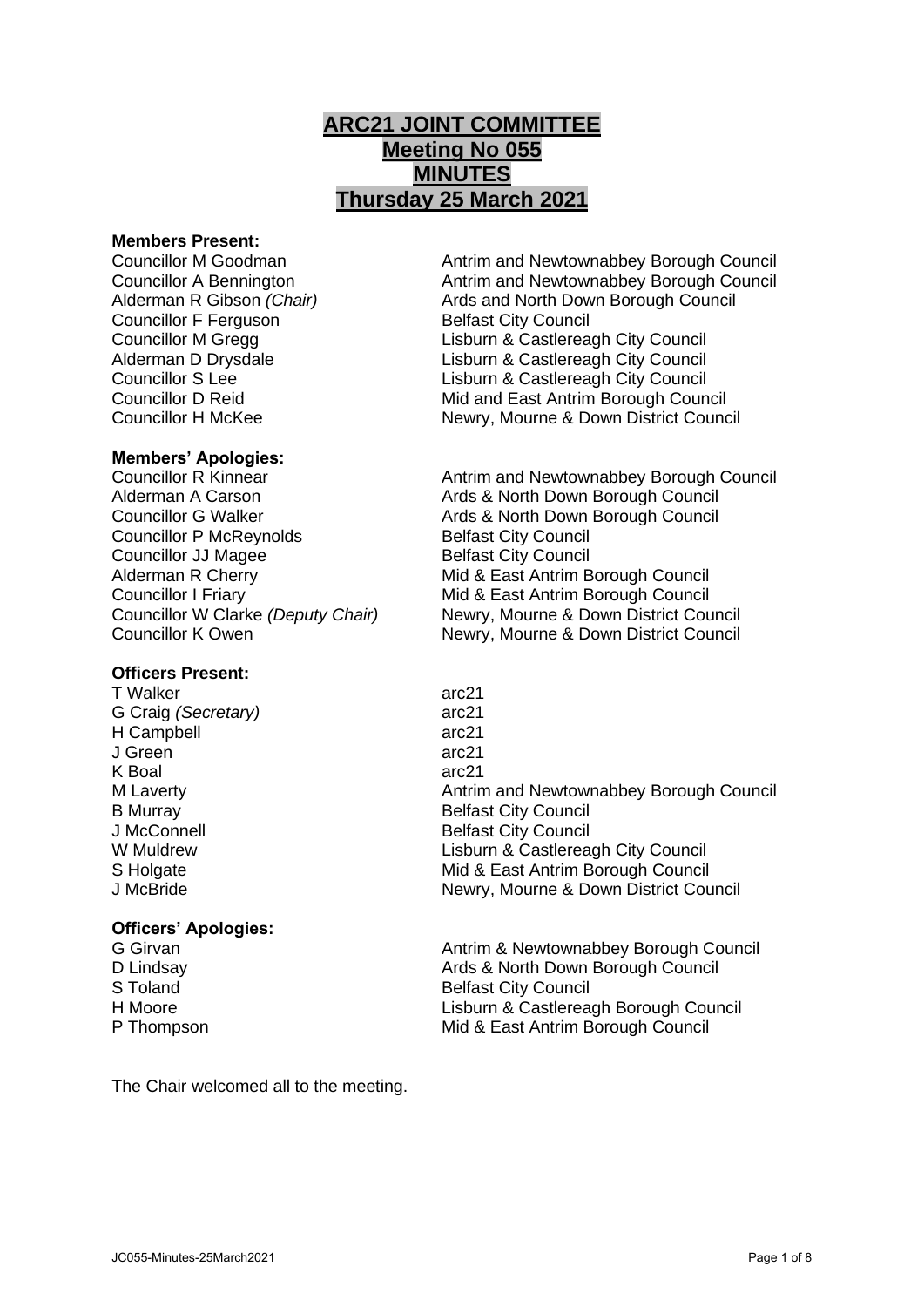#### **Item 1 - Conflicts of Interest Statement**

The Chair read out the Conflicts of Interest Statement. There were no conflicts noted. **Action: Noted**

## **Item 2 - Apologies**

Apologies were noted. **Action: Noted**

## **Item 3 - Minutes of Joint Committee Meeting 054 held on 25 February 2021**

The minutes of the Joint Committee meeting 054 held on 25 February 2021 were agreed. **Action: Agreed**

#### **Item 4 - Matters Arising**

*GVA of the RWTP* - The issue of the value of the Residual Waste Treatment Project in terms of the local economy was discussed. Mr Craig advised that he had circulated the two key reports to Members as requested which identified that the project was going to generate £205M for the NI economy during construction and £25M per annum once operational. **Action: Noted**

#### **Item 5 - Contracts and Operations Briefing Report**

Ms Boal presented an overview to the Joint Committee of the arc21 contracts and supplies orders.

She reported that services continue to run well and contractors still have COVID-19 preventative measures in place in line with applicable guidance.

She advised that the Health and Safety assessments have been re-started but arc21 site visits have not yet recommenced.

She also advised that the overall tonnages managed by arc21 had increased by 30,439 tonnes (9.8%) when compared with April to February 2019/20 tonnages.

In terms of supplies, Ms Boal reported that the delivery timescales do not appear to have been adversely affected by BREXIT. There have been some issues related to the Supplemental Declaration process which is new requirement that arc21 need to complete for each delivery. The Trader Support Service (TSS) have been contacted and have advised that some software changes are being made that hopefully will overcome these issues.

One supplier for bins has advised arc21 that they will no longer be operating in the NI market but as the supplier was seldom used it should have limited impact. Price changes in respect of the purchase of compostable kitchen caddy liners have occurred.

Ms Boal discussed the electrical and electronic recycling contracts which are in place with the 11 councils, with each authority managing their own contract. Ms Boal advised that the contract was due up in August and initial discussions had taken place with some of the other councils about collaborating and it is hoped that arc21 will be able to start running a competition to have something in place by August.

She also reported that councils were making good use of the compost so that they can flagship this in the circular economy context and demonstrate added value to arc21 councils.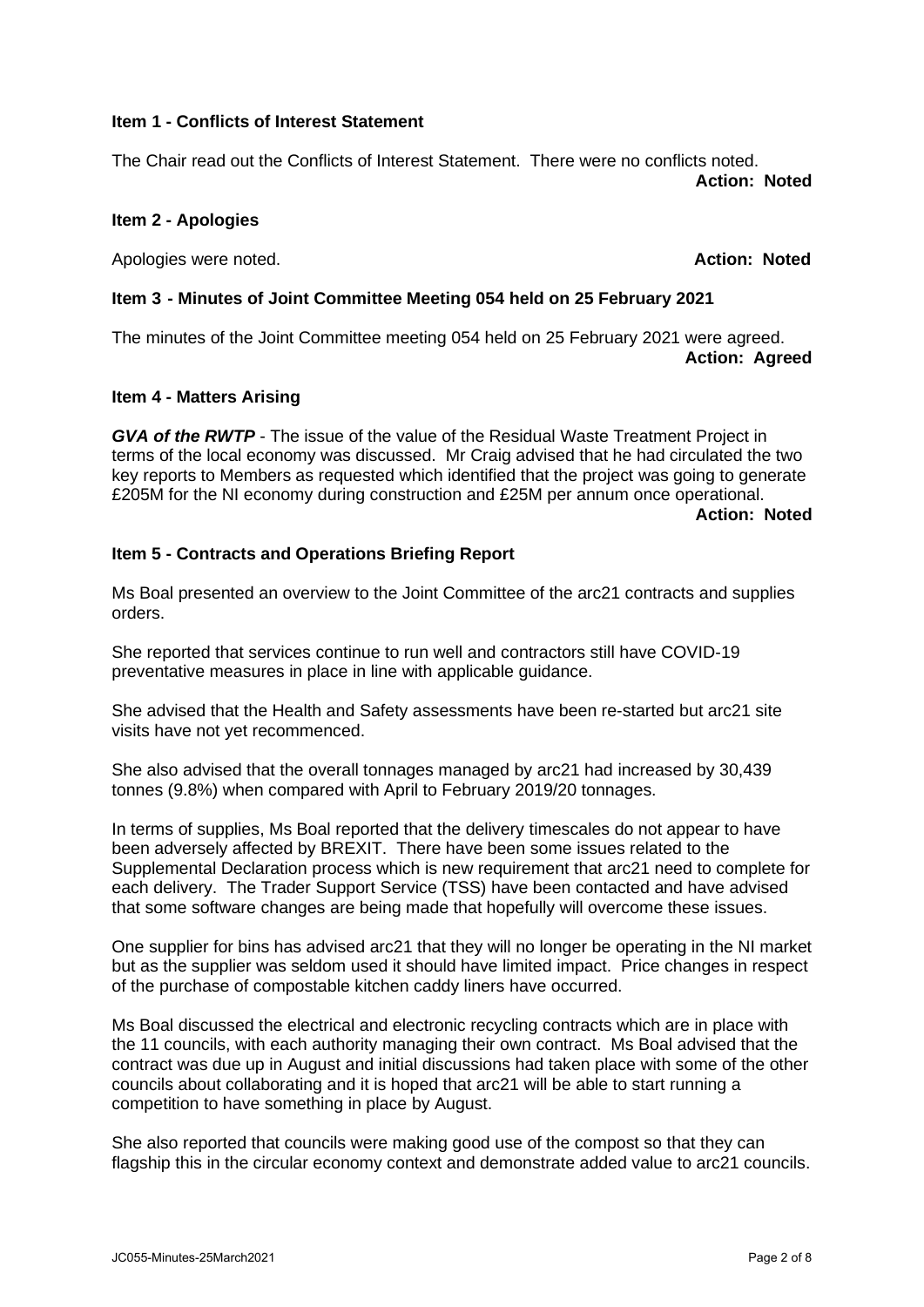The purchase of caddy liners was discussed and whether this could be sourced locally. Ms Boal highlighted the potential contract issues but advised that this was something which was being explored.

Following discussion the Joint Committee noted the report.

**Action: Noted**

## **Item 6 - Update of the Scheme of Delegation and Financial Regulations**

Mr Craig presented Members with an update of the Scheme of Delegation and Financial Regulations for approval.

He reported that our Legal Advisor, Mr Colin Campbell, recommended that the authority delegated to the Chief Executive should be enhanced to take account of circumstances in which action of an urgent nature may require contracts to be awarded directly without competition.

Also, with the UK leaving the EU, the Scheme needs to changed so that reference to the EU Public Procurement Rules is amended to the UK Public Procurement Rules.

The appropriate proposed amendments were presented and following discussion it was agreed to endorse the recommendation to approve the updated Scheme of Delegation and Financial Regulations.

#### **Action: Agreed**

The Chair advised Members that the meeting would now go "In Committee", which was proposed and seconded accordingly.

#### **IN COMMITTEE**

Matters of a confidential and commercially sensitive nature were discussed under these agenda items.

Following discussion on the commercially sensitive matters, the Chair advised members that the meeting would now return to the main agenda but whilst "*in committee*" there were four matters discussed as follows:

| Item 7 - Minutes of Joint Committee Meeting 054 held on 25 February 2021 'in<br>committee' | <b>Action: Agreed</b> |
|--------------------------------------------------------------------------------------------|-----------------------|
| <b>Item 8 - Matters Arising</b>                                                            | <b>Action: Noted</b>  |
| Item 9 - Council Covid-19 Waste Management Financial losses                                | <b>Action: Noted</b>  |
| Item 10 - Residual Waste Treatment Project Update                                          | <b>Action: Noted</b>  |

The Chair advised members that the meeting would now come out of the "in committee" process and return to the main agenda, which was agreed. **Action: Agreed**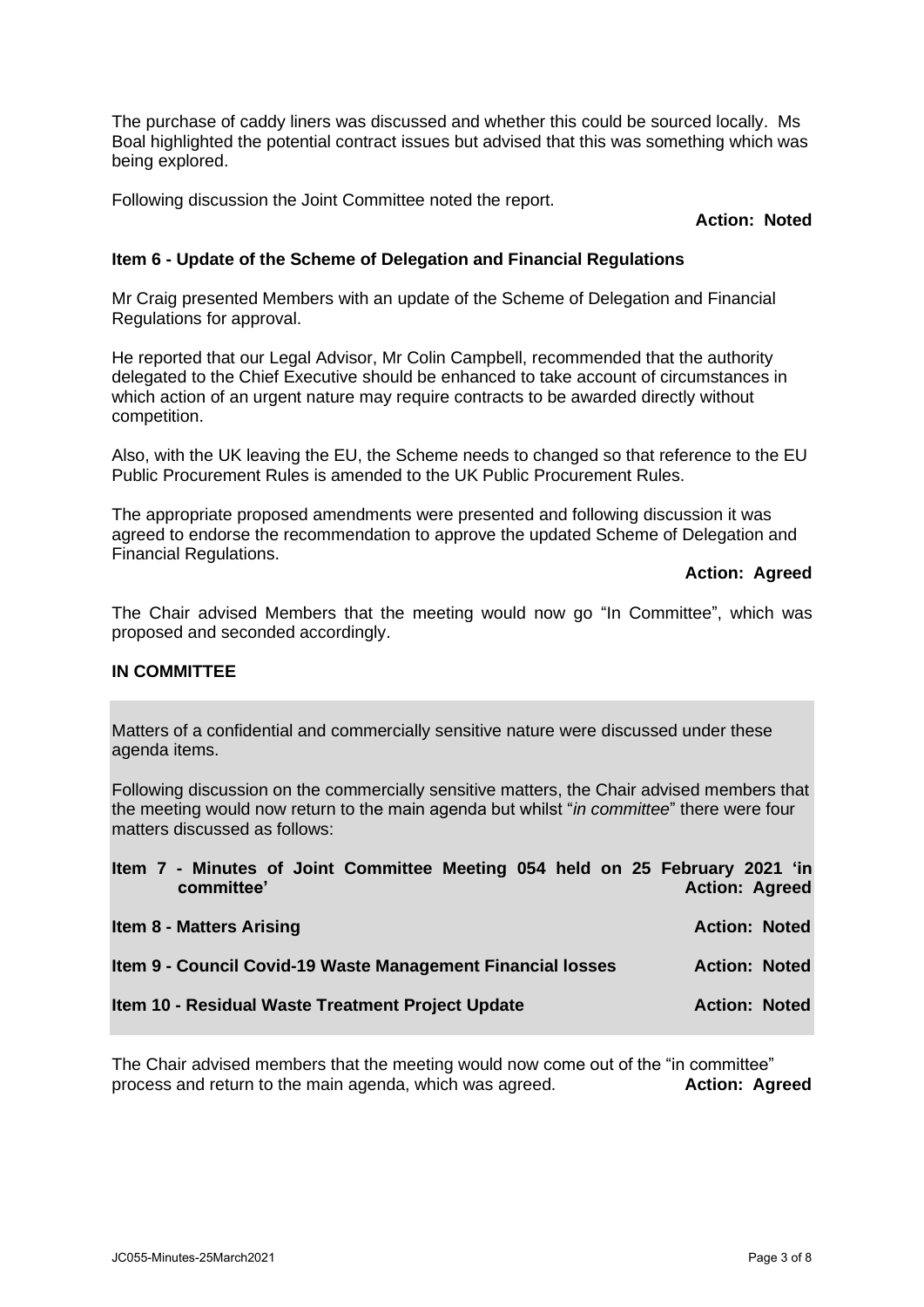## **OUT OF COMMITTEE**

#### **Item 11 - Pension Scheme Policy Statement and Redundancy Policy**

Mr Craig presented the Joint Committee with the updated Policy Statement on Employers Discretions, required in accordance with the Local Government Pension Scheme Regulations, as well as the updated Redundancy Policy, which is associated with the Employers Discretions, specifically in relation to the early termination of employment, for approval.

He reported that NILGOSC, the Local Government Pensions Scheme Administrator, had recently updated their Policy Statement on Employer Discretions and the opportunity had also been taken to update the arc21 Policy Statement on Employer Discretions. A copy of the Policy Statement was presented.

He noted that because there are Employers Discretions associated with the early termination of employment (Numbers 13 and 14), it was appropriate for arc21 to review and update the Redundancy Policy (see Clause 16.4.3) so that both documents align. A copy of the Draft Redundancy Policy was also provided.

Mr Craig advised that the Multiplier rate, used to enhance the number of weeks redundancy applicable, among the arc21 Councils is around 2.4 and following discussions with the Council Chief Executives, and Finance Directors, they have endorsed a Multiplier of 2.2 for arc21 to use and o be presented to the Joint Committee for consideration and approval.

He reported that going forward, should any of the other Employers Discretions become applicable at any stage in the future then separate reports, setting out the specific circumstances and cost implications, will be presented for consideration and approval to the Joint Committee, at that time.

Mr Craig recommended that the Joint Committee approve the Policy Statement on Employers Discretions and the Draft Redundancy Policy which is associated with Employers Discretions 13 and 14.

Following discussion the Joint Committee agreed to endorse the recommendations. **Action: Agreed**

#### **Item 12 - Provision of Human Resources Support Services**

Mr Craig reported that in January 2021, the Joint Committee approved a procurement for the provision of services in accordance with the thresholds set out in the scheme of delegation and financial regulations – seeking 4 written quotations (value estimated between £8,000 to £30,000). However, in preparing to go out to seek quotes it was recognised that the procurement, if opened to a wider range of potential service providers, may deliver better value for money.

Mr Craig recommended that a procurement in line with the UK Public Procurement Regulations be carried out rather than limit the competition to 4 potential service providers.

In order that the formal procurement process can get underway, Mr Craig presented Members with the main elements of the service including award criteria for consideration and approval which are replicated as follows: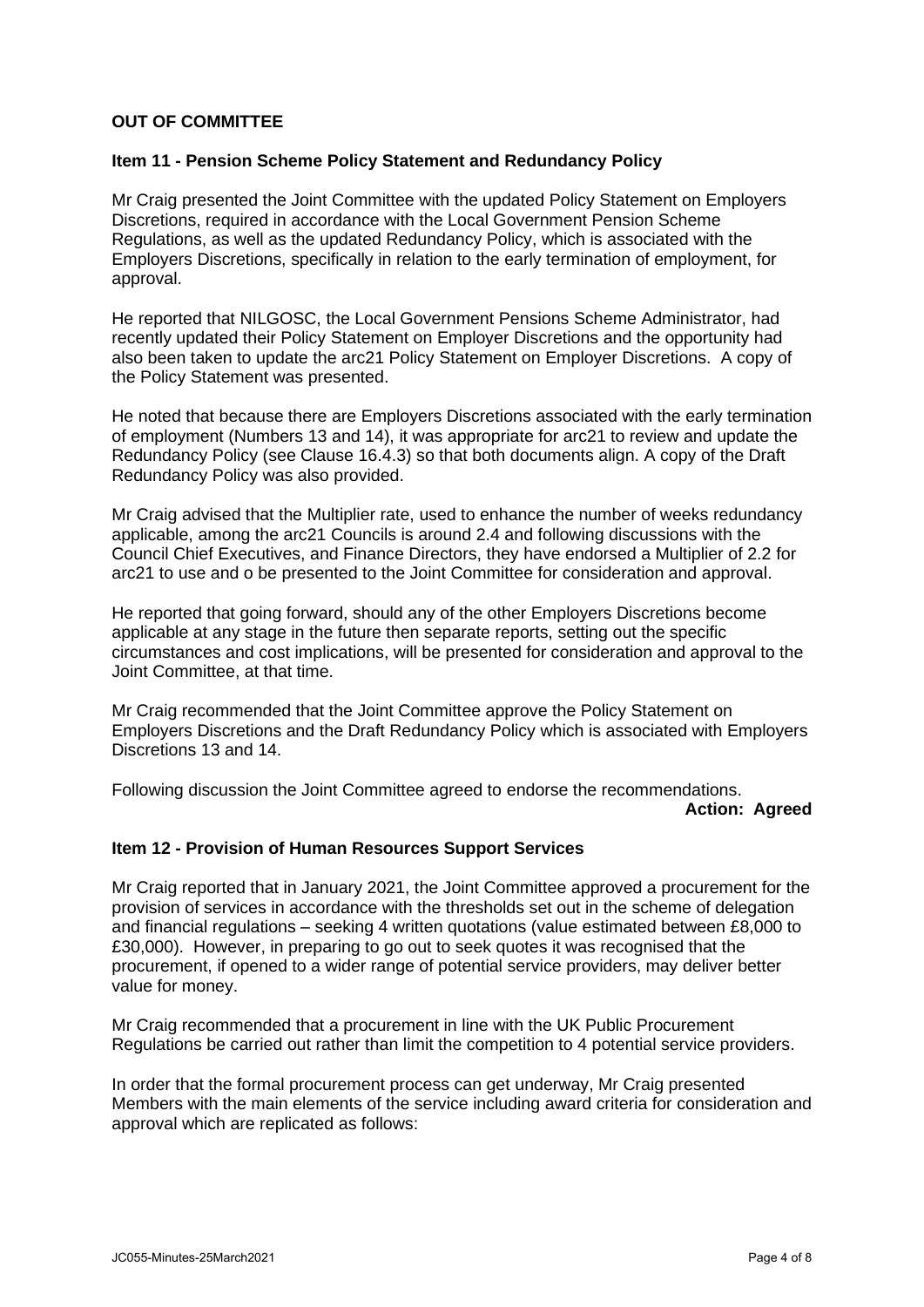- *(a) The development and maintenance of a comprehensive Human Resources Strategy to enable the organisation to be fully compliant with Legislation, Regulation and Best Practice in Human Resources matters*
- *(b) The implementation of a comprehensive Human Resources Plan that will ensure that the human resources required to deliver the Corporate Strategic Objectives, set out in the Corporate Plan 2020/24, are identified and in place*
- *(c) Review the organisation structure to make it fit-for-purpose and permit it to effectively deliver the Corporate Strategic Objectives*
- *(d) The recruitment, selection, retention and succession of staff resources*
- *(e) Training, Development and capacity building of staff including Personal Development Plans and Appraisals process that will enable each member of staff to contribute, within their roles and responsibilities, to the achievement of the Corporate Objectives*
- *(f) Maintenance of appropriate suite of Human Resources Policies and ongoing guidance and support with their implementation in a consistent manner*
- *(g) Undertaking a review of the Job Descriptions, Employee Specifications, Qualifications and Terms and Conditions of all posts, to ensure consistency and undertaking Job Evaluations ( where required)*
- *(h) Supporting management in regards to staffing matters, including Attendance and Absence Management, Disciplinary and Grievance matters and Redundancy & Compliance with Redundancy Procedures*
- *(i) General Health, Welfare and Wellbeing issues including the provision of appropriate support services (provided internally or externally)*
- *(j) An understanding of the Code of Conduct for Local Government Employees and its application in practice for the management and staff of arc21*

| <b>Award Criteria:</b>                        |     |
|-----------------------------------------------|-----|
| <b>Financial Criteria</b>                     | 60% |
| <b>Technical Criteria (Service Provision)</b> | 40% |

*Award subject to the tenderer who submits the Most Economically Advantageous Tender (M.E.A.T.) – the highest score from a combination of both cost and service requirements*

Mr Craig also reported that the current human resources support was provided by HeadsTogether Consulting Ltd, based on a monthly retainer. This contract requires three months' notice to terminate.

To ensure that the service continues uninterrupted with HeadsTogether Consulting Ltd, in the meantime, it is recommended that the current contract be extended until the new contract is awarded, estimated to cost around £2,500. Also Mr Craig sought approval, in case of a delay in procuring the new contract, to cover any additional costs to ensure business continuity from arc21 resources without the need to seek top up contributions from constituent councils.

Mr Craig presented the following recommendations for consideration and approval:

- **1 The main elements of the HR Support Services to be procured**
- **2 The Award Criteria to be used in the procurement - M.E.A.T.**
- **3 The extension of the current HeadsTogether Consulting Ltd contract at an estimated £2,500.**
- **4 Any additional costs required to ensure continuity until the new contract is awarded and operational to be provided from arc21 resources.**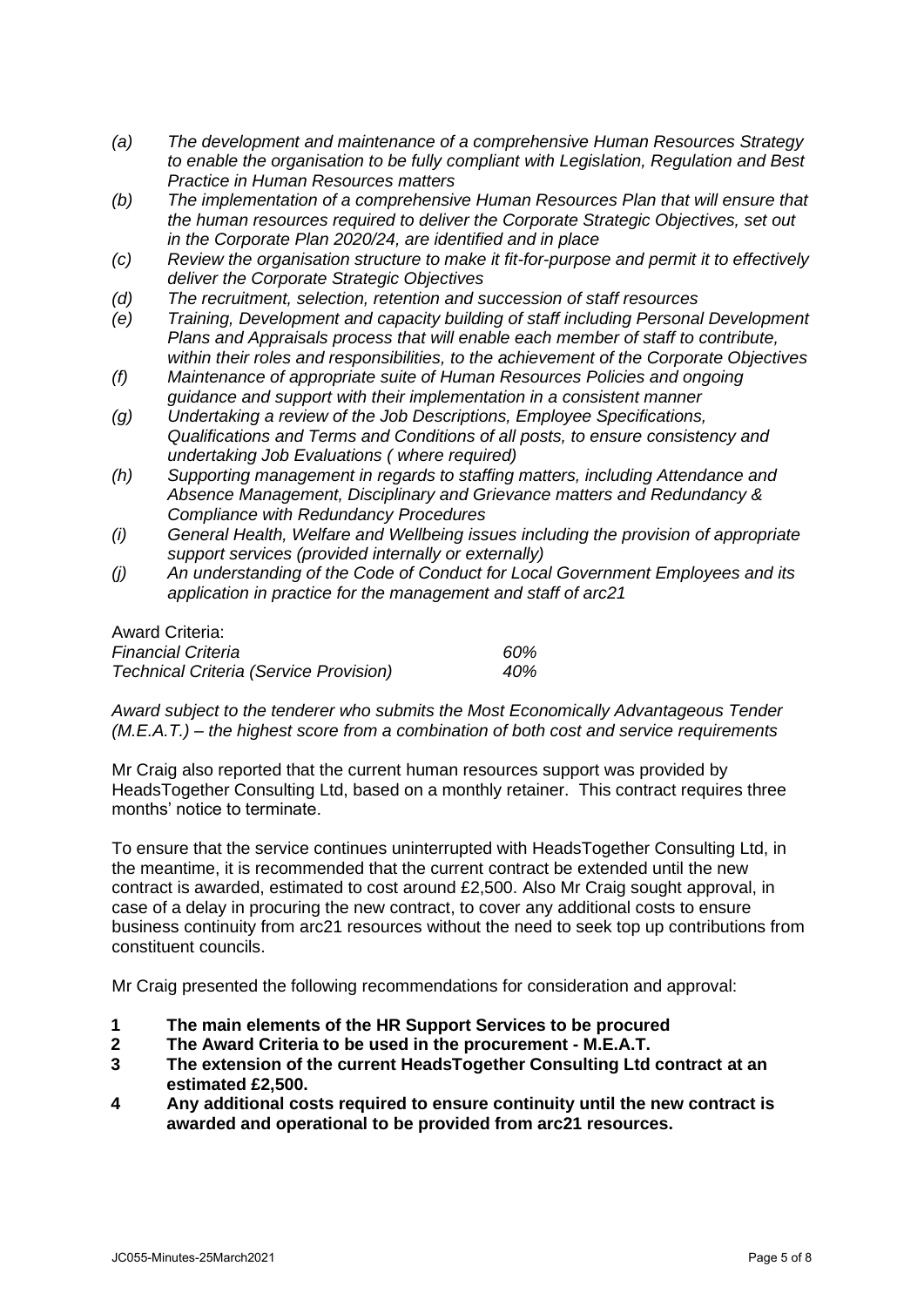Following discussion the Joint Committee agreed to approve the recommendations noted in the report.

## **Action: Agreed**

#### **Item 13 - arc21 Human Resources Policies**

Mr Craig presented a report to update the Joint Committee on the review of the suite of arc21 Human Resources Policies arc21 proposes to put in place and implement as part of its requirement for managing staff and staff relations.

The new suite of HR Policies form part of delivering the Strategic Corporate Objectives, set out in the Corporate Plan 2020/24.

Mr Craig reported that arc21 engaged the services of HeadsTogether Consulting Ltd, a specialist HR Advisory Company to ensure that the updated Policies complied with the current requirements in terms of Legislation, Regulations and Best Practice.

He also reported that the process made provision for staff to be able to review the draft policies so that they could better understand the practical application of each of the policies in carrying out their day-to-day work activities.

He advised that comments from the staff consultation process are currently being considered and any additional policies or material changes to any of the policies, going forward, will also be presented to the Joint Committee. In the meantime the current list of policies would apply from April 2021.

Following discussion the Joint Committee noted the report.

#### **Action: Noted**

## **Item 14 - Consultation - Draft Outcomes Framework for the Programme for Government (PfG)**

Mr Walker presented a report and the proposed arc21 response to the Northern Ireland Executive's consultation on the new draft Outcomes Framework for the Programme for Government (PfG).

He reported that the PfG aims to deliver real, lasting and positive change in people's lives and the consultation is seeking opinions on the draft framework of nine Outcomes upon which the PfG will be built.

Mr Walker stepped through the proposed response which had been submitted on behalf of arc21 by the deadline of 22 March.

Mr Walker recommended that the Joint Committee consider and retrospectively approve the proposed arc21 draft response.

Following discussion the Joint Committee agreed to approve the recommendation.

**Action: Agreed**

#### **Item 15 - Customer Survey 2020/21**

Ms Boal presented the results of the annual arc21 Customer Survey which had been undertaken in Feb/Mar 2021 and advised that the overall responses had been generally positive with those noting satisfied or very satisfied.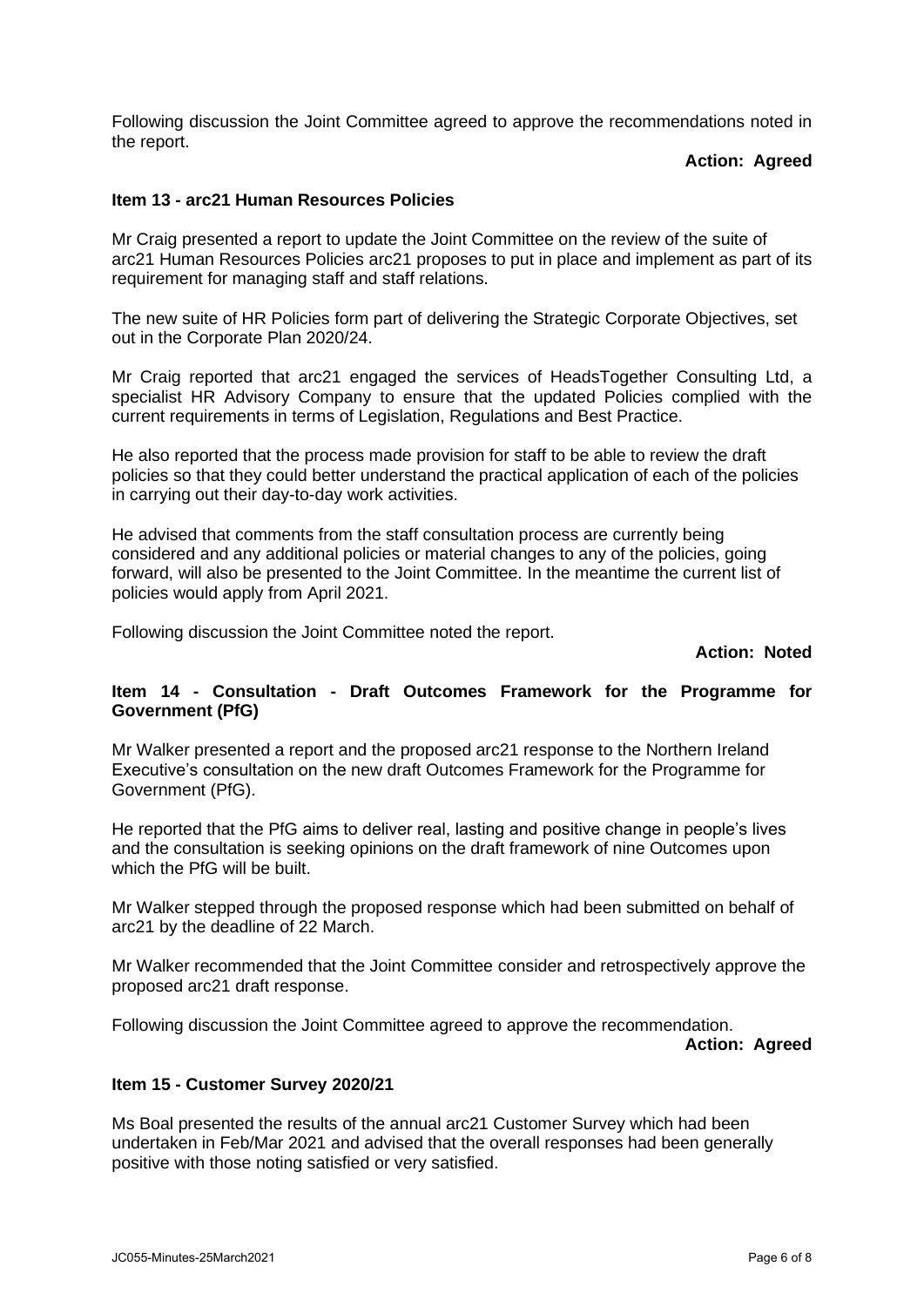She reported that unfortunately the participation in the short survey had been low at 16% but thanked all those who had responded and advised that arc21's Senior Management Team would be considering the responses and in particular the approach to the provision of additional information.

Members and officers were encouraged to respond to future surveys as the information gathered is most beneficial.

Following discussion the Joint Committee noted the report.

# **Action: Noted**

#### **Item 16 - AOB**

Mr Craig reported that the end of year accounts were currently being prepared and one thing highlighted each year by the Local Government Auditor was the Declaration of Members Interests forms. He reported that these would be circulated to Members and asked if they could be completed and returned as quickly as possible, bearing in mind the annual audit process would be getting underway shortly.

#### **Action: Mr Craig**

Mr Craig also reported that the next meeting of the Audit Committee would be held on Friday 26 March and a copy of the executive summary would be presented to the Joint Committee at its next meeting for information.

## **Action: Mr Craig**

#### **Item 17 - Next Meeting**

The Chair advised that the next scheduled meeting of the Joint Committee is due to be held on Thursday 29 April 2021 at 10 30am.

**Action: Noted**

(Officers and arc21 staff left the meeting)

#### **Item 18 - Personnel Matters**

Members in Attendance Cllr D Reid (MEABC), Cllr A Bennington (ANBC), Ald D Drysdale (LCCC), Cllr S Lee (LCCC), Ald R Gibson (ANDBC), Cllr H McKee (NMDDC)

Mr Walker provided background to an ongoing personnel issue and, as per the report submitted earlier in the year, he was taking both legal and HR advice. At the time of reporting, it had been hoped that the matter was resolved but further matters had arisen which required additional legal costs of around £2,500 to address. Members will be kept apprised of developments should there be further stages in this case.

In many regards, this and other situations in arc21 have arisen from the temporary arrangements introduced following the retirement of the Chief Executive in 2018. These were partially designed to facilitate the ongoing review of regional waste management arrangements requested by the councils' chief executives following local government reform which is considering whether and on what items collaboration between councils could be furthered. Mr Walker highlighted that the HR Strategy outlined in the Corporate Plan, and approved for tender at this meeting, will review arc21's organisational structure.

Mr Walker also highlighted that, regarding his own position, in which he had been in post for just over eighteen months and according to his contract had six months remaining. He highlighted that there was scope for an extension.